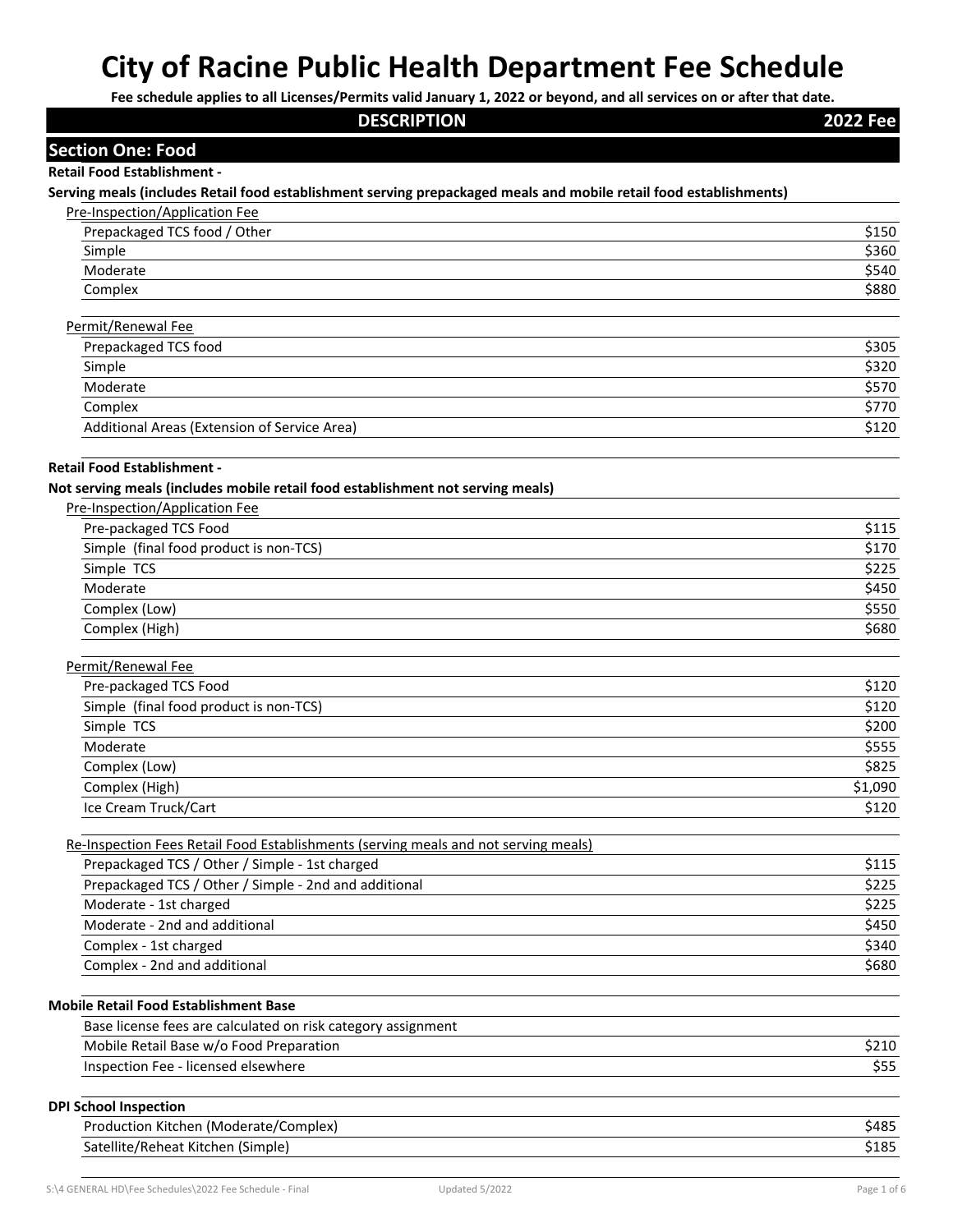| <b>DESCRIPTION</b>                                                                 | <b>2022 Fee</b> |
|------------------------------------------------------------------------------------|-----------------|
| <b>Special Fees &amp; Penalties</b>                                                |                 |
| No Certified Restaurant Manager/Expired > 90 Days                                  | \$170           |
| Soft Serve Ice Cream Sampling Inspection Fee - 3rd and Subsequent Samples          | \$55            |
| Ice Sampling Inspection Fee - 3rd and Subsequent Samples                           | \$55            |
| Operating without a License Fee                                                    | \$850           |
| <b>Micro Markets</b>                                                               |                 |
| Micro Markets (single location)                                                    | \$40            |
| Micro Markets (multiple locations - on the same premises)                          | \$60            |
| <b>Transient Retail Food Establishment</b>                                         |                 |
| Prepackaged TCS food                                                               | \$115           |
| Non TCS food                                                                       | \$150           |
| <b>TCS Food</b>                                                                    | \$220           |
| <b>Fees &amp; Penalties</b>                                                        |                 |
| Late Fee - Less than 2 weeks in advance                                            | \$35            |
| Late Fee - Less than 48 hours in advance                                           | \$135           |
| Temporary Farmer's Market Booth (Seasonal)                                         | \$55            |
| <b>Section Two: Body Art</b><br><b>Pre-Inspection/Application Fee - Facilities</b> | \$310           |
| <b>Permit/Renewal Fee</b>                                                          |                 |
| <b>Tattoo Only</b>                                                                 | \$215           |
| <b>Body Piercing Only</b>                                                          | \$215           |
| <b>Tattoo/Body Piercing</b>                                                        | \$335           |
| Temporary Tattoo and/or Body Piercing                                              | \$125           |
| <b>Re-Inspection Fees</b>                                                          |                 |
| Tattoo/Body Piercing - 1st charged                                                 | \$115           |
| Tattoo/Body Piercing - 2nd and additional                                          | \$225           |
| <b>Section Three: Lodging</b>                                                      |                 |
| <b>Pre-Inspection/Application Fee</b>                                              |                 |
| Hotel/Motel - 5-30 Rooms                                                           | \$540           |
| Hotel/Motel - 31-99 Rooms                                                          | \$750           |
| Hotel/Motel - 100-199 Rooms                                                        | \$895           |
| Hotel/Motel - 200+ Rooms                                                           | \$1,335         |
| <b>Bed and Breakfast</b>                                                           | \$340           |
| Tourist Rooming House/Rooming House                                                | \$340           |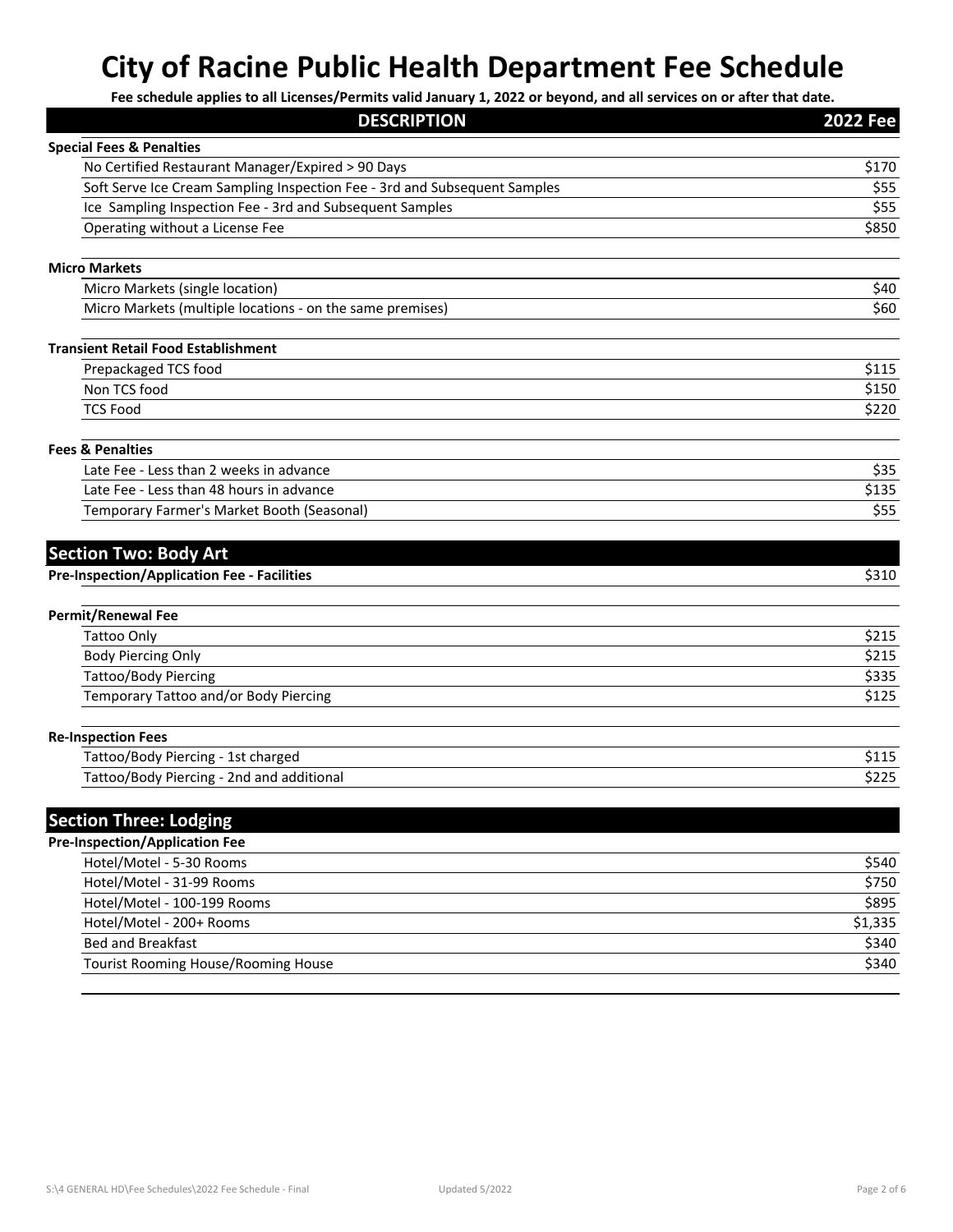| <b>DESCRIPTION</b>                               | <b>2022 Fee</b> |
|--------------------------------------------------|-----------------|
| <b>Permit/Renewal Fee</b>                        |                 |
| Hotel/Motel - 5-30 Rooms                         | \$270           |
| Hotel/Motel - 31-99 Rooms                        | \$425           |
| Hotel/Motel - 100-199 Rooms                      | \$570           |
| Hotel/Motel - 200+ Rooms                         | \$680           |
| <b>Bed and Breakfast</b>                         | \$220           |
| <b>Tourist Rooming House</b>                     | \$210           |
| <b>Rooming House</b>                             | \$140           |
| Rooming House - Additional Fee Per Room          | \$20            |
| <b>Re-Inspection Fees</b>                        |                 |
| Hotel/Motel - 5-30 Rooms - 1st charged           | \$125           |
| Hotel/Motel - 5-30 Rooms - 2nd and additional    | \$250           |
| Hotel/Motel - 31-99 Rooms - 1st charged          | \$250           |
| Hotel/Motel - 31-99 Rooms - 2nd and additional   | \$270           |
| Hotel/Motel - 100-199 Rooms - 1st charged        | \$250           |
| Hotel/Motel - 100-199 Rooms - 2nd and additional | \$270           |
| Hotel/Motel - 200+ Rooms - 1st charged           | \$385           |
| Hotel/Motel - 200+ Rooms - 2nd and additional    | \$735           |
| Bed and Breakfast - 1st charged                  | \$160           |
| Bed and Breakfast - 2nd and additional           | \$225           |
| <b>Permit Renewal Late Fees</b>                  |                 |
| Payment after July 31 (Rooming House ONLY)       | \$125           |
| Payment after August 15 (Rooming House ONLY)     | \$250           |
| Payment after August 31 (Rooming House ONLY)     | \$565           |
| <b>Section Four: Campgrounds</b>                 |                 |
| <b>Pre-Inspection/Application Fee</b>            |                 |
| Campground - 1-25 Sites                          | \$430           |
| Campground - 26-50 Sites                         | \$640           |
| Campground - 51-100 Sites                        | \$790           |
| Campground - 101-199 Sites                       | \$940           |
| Campground - 200+ Sites                          | \$1,090         |
| Recreational or Educational Campground           | \$1,335         |
| <b>Permit/Renewal Fee</b>                        |                 |
| Campground - 1-25 Sites                          | \$290           |
| Campground - 26-50 Sites                         | \$355           |
| Campground - 51-100 Sites                        | \$435           |
| Campground - 101-199 Sites                       | \$490           |
| Campground - 200+ Sites                          | \$550           |
| Special Event Campground - 1-25 Sites            | \$300           |
| Special Event Campground - 26-50 Sites           | \$365           |
| Special Event Campground - 51-100 Sites          | \$425           |
| Special Event Campground - 101-199 Sites         | \$490           |
| Special Event Campground - 200+ Sites            | \$550           |
| <b>Temporary Camping</b>                         | \$140           |
| Recreational or Educational Campground           | \$735           |
|                                                  |                 |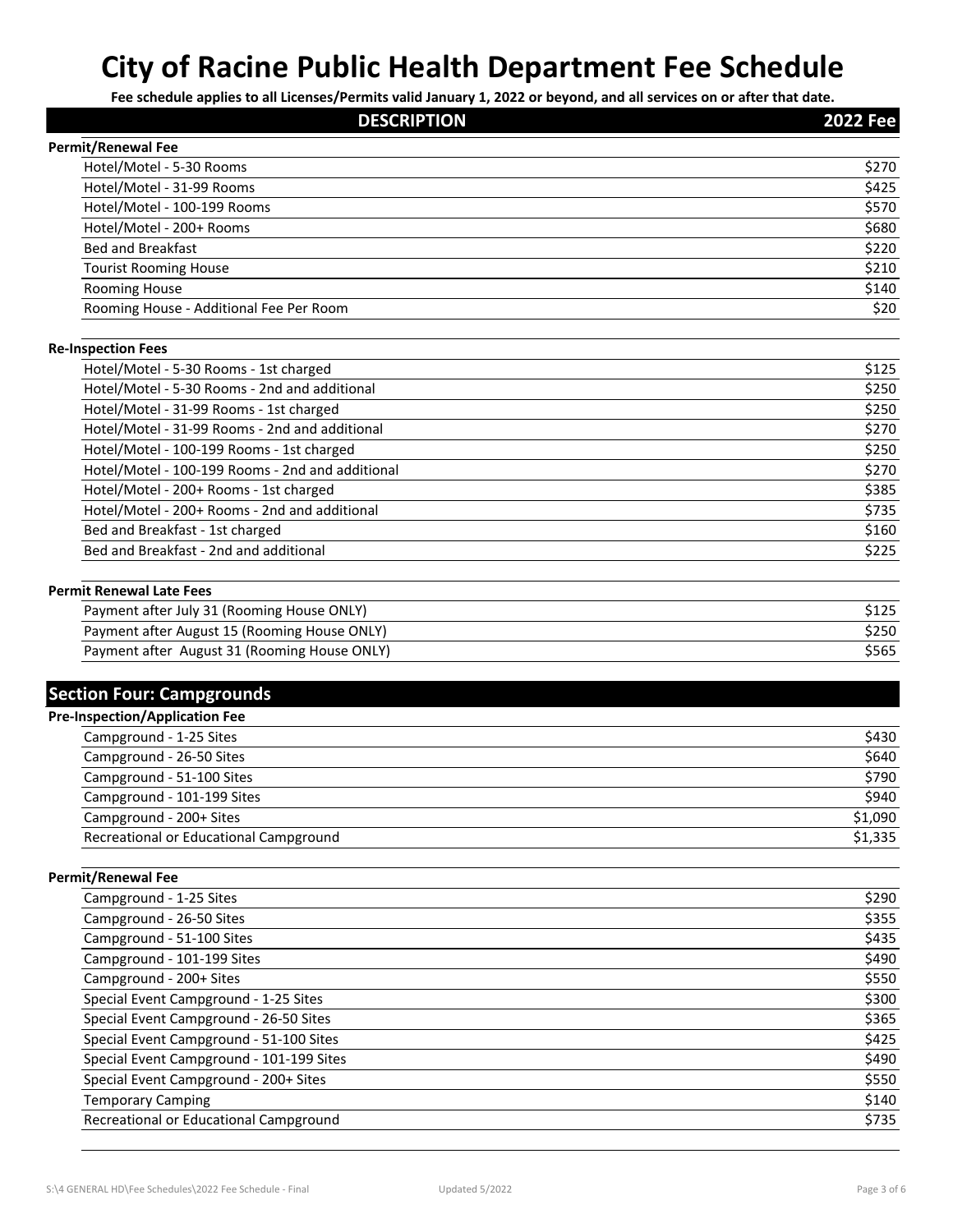| . .<br><b>DESCRIPTION</b>                                      | <b>2022 Fee</b> |
|----------------------------------------------------------------|-----------------|
| <b>Section Five: Pools</b>                                     |                 |
| <b>Pre-Inspection/Application Fee</b>                          |                 |
| Swimming Pool/Whirlpool                                        | \$230           |
| <b>Interactive Play Attraction</b>                             | \$350           |
| Water Attraction with up to 2 slides or water slides per basin | \$405           |
| Additional pool slide or water slide per basin                 | \$170           |
| <b>Permit/Renewal Fee</b>                                      |                 |
| Swimming Pool/Whirlpool                                        | \$380           |
| <b>Interactive Play Attraction</b>                             | \$440           |
| Water Attraction with up to 2 slides or water slides per basin | \$510           |
| Additional pool slide or water slide per basin                 | \$120           |
| Additional permit per basin                                    | \$65            |
| <b>Re-Inspection Fees</b>                                      |                 |
| Swimming Pools/Whirlpool/Play Attraction - 1st charged         | \$250           |
| Swimming Pools/Whirlpool/Play Attraction - 2nd and additional  | \$375           |
| <b>Section Six: Weights &amp; Measures</b>                     |                 |
| <b>Annual Fees</b>                                             |                 |
| <b>Administrative Fee</b>                                      | \$40            |
| Scale                                                          | \$15            |
| Scanner                                                        | \$15            |
| Pump                                                           | \$15            |
| Timer                                                          | \$15            |
| <b>Taxi Timer</b>                                              | \$15            |
| <b>Late Fees</b>                                               |                 |
| If not paid within 30 days                                     | \$55            |
| If not paid within 60 days                                     | \$160           |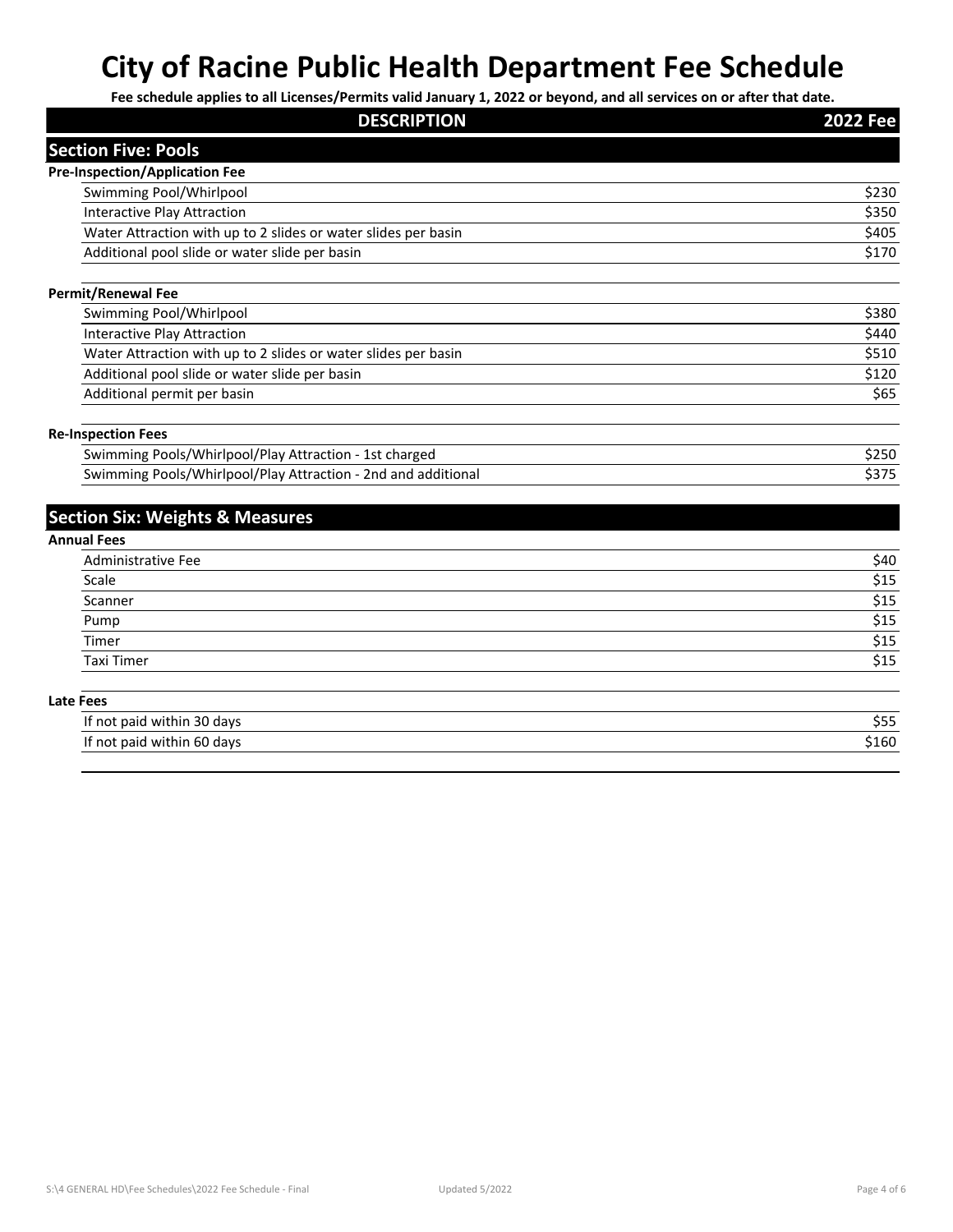| <b>DESCRIPTION</b>                                                      | <b>2022 Fee</b>      |
|-------------------------------------------------------------------------|----------------------|
| <b>Section Seven: Animals</b>                                           |                      |
| <b>Permits/Renewal Fees</b>                                             |                      |
| Spayed/Neutered Animal                                                  | \$15                 |
| Spayed/Neutered Animal - Owner ≥ 65 Years of Age                        | \$10                 |
| Non-Spayed/Neutered Animal - All Owners                                 | \$40                 |
| <b>Fancier's Permit</b>                                                 | \$30                 |
| Special Permit for Keeping Animals (Exhibition)                         | \$5/animal; \$50 max |
| Special Permit for Keeping Animals (Individual Ownership)               | \$55                 |
|                                                                         |                      |
| <b>Chickens</b>                                                         |                      |
| Health Department Permit and Inspection                                 | \$55                 |
| <b>Building Department Inspection</b>                                   | \$80                 |
| <b>Bees</b>                                                             | No Fee               |
| Late Fee - After March 31st $/$ > 5 months of age $/$ > 30 days in City | \$5                  |
| <b>Replacement/Duplicate Tag</b>                                        | \$5                  |
| <b>Pet Shops</b>                                                        |                      |
| Pre-Inspection                                                          | \$190                |
| License/Renewal                                                         | \$225                |
|                                                                         |                      |
|                                                                         |                      |
| <b>Section Eight: Miscellaneous Environmental Health Fees</b>           |                      |
| Permit Renewal Late Fee - Payment after June 30th                       | \$150                |
| Housing/Nuisance/Lead Investigations/Other                              |                      |
| 1st Fee Charged                                                         | \$85                 |
| 2nd and Additional Charged                                              | \$115                |
|                                                                         |                      |
| <b>Operating Without a Permit</b>                                       | \$850                |
|                                                                         |                      |
| <b>Special Inspection Fee</b>                                           | \$200                |
| <b>HEPA Vacuum Rental (Home Use Only)</b>                               | \$5                  |
|                                                                         |                      |
| Noise variance permit (per day)                                         | \$10                 |
|                                                                         |                      |
| <b>Sales</b>                                                            |                      |
| Radon Test Kit - Short Term                                             | \$5                  |
| Radon Test Kit - Long Term                                              | \$10                 |
| <b>NSF Fee</b>                                                          | \$35                 |
| Administrative Fee (for invoices)                                       | \$10                 |
| Copies                                                                  | $.25$ /page          |
| <b>Food Thermometers</b>                                                | \$10                 |
| Dangerous Animal Signs, Set of 4                                        | \$10                 |
| Neon Yellow Collar for Dangerous Animal Requirement                     | \$15                 |
| <b>Duplicate Permit</b>                                                 | \$20                 |